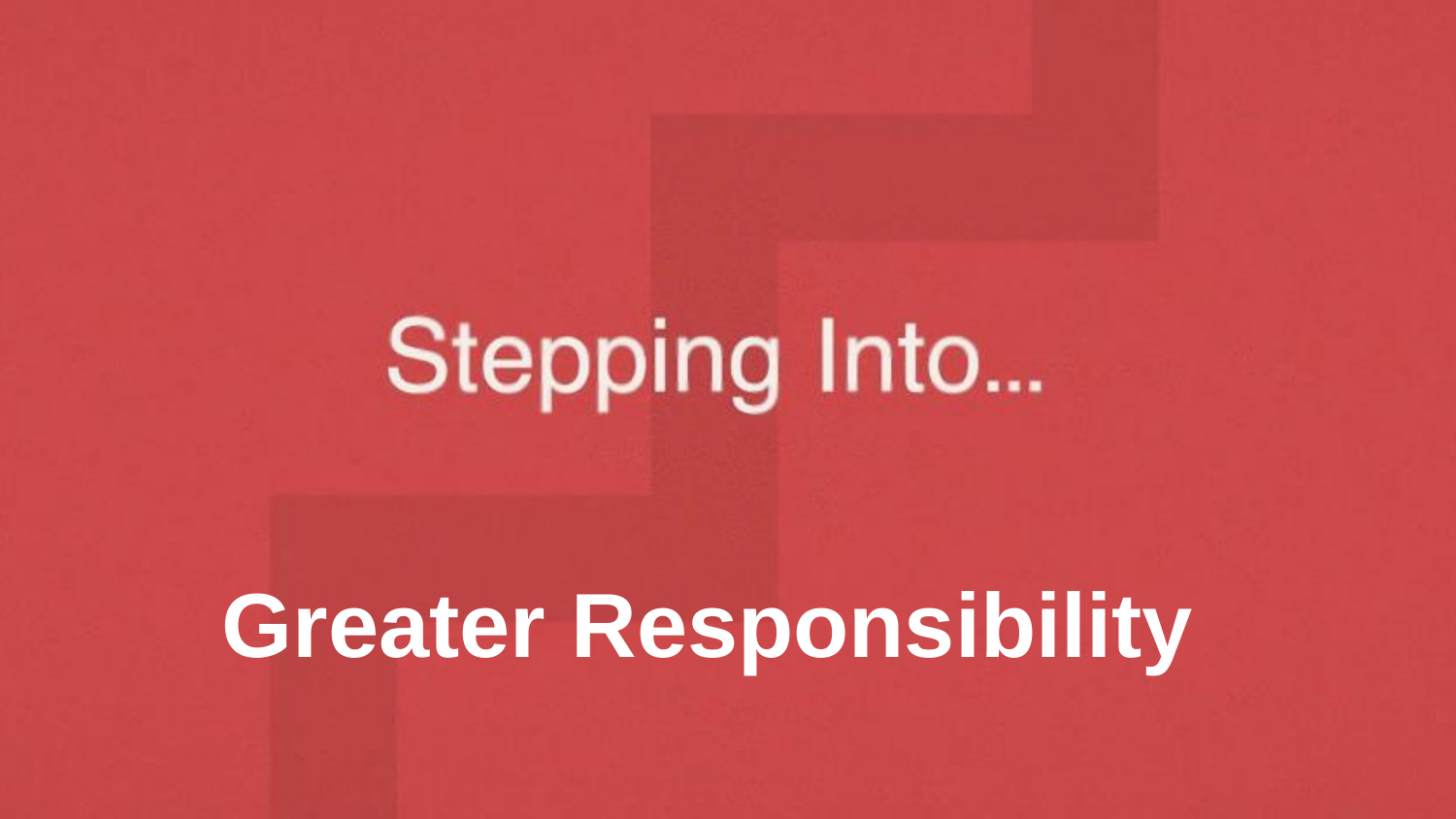## "The price of greatness is responsibility."

*Winston Churchill*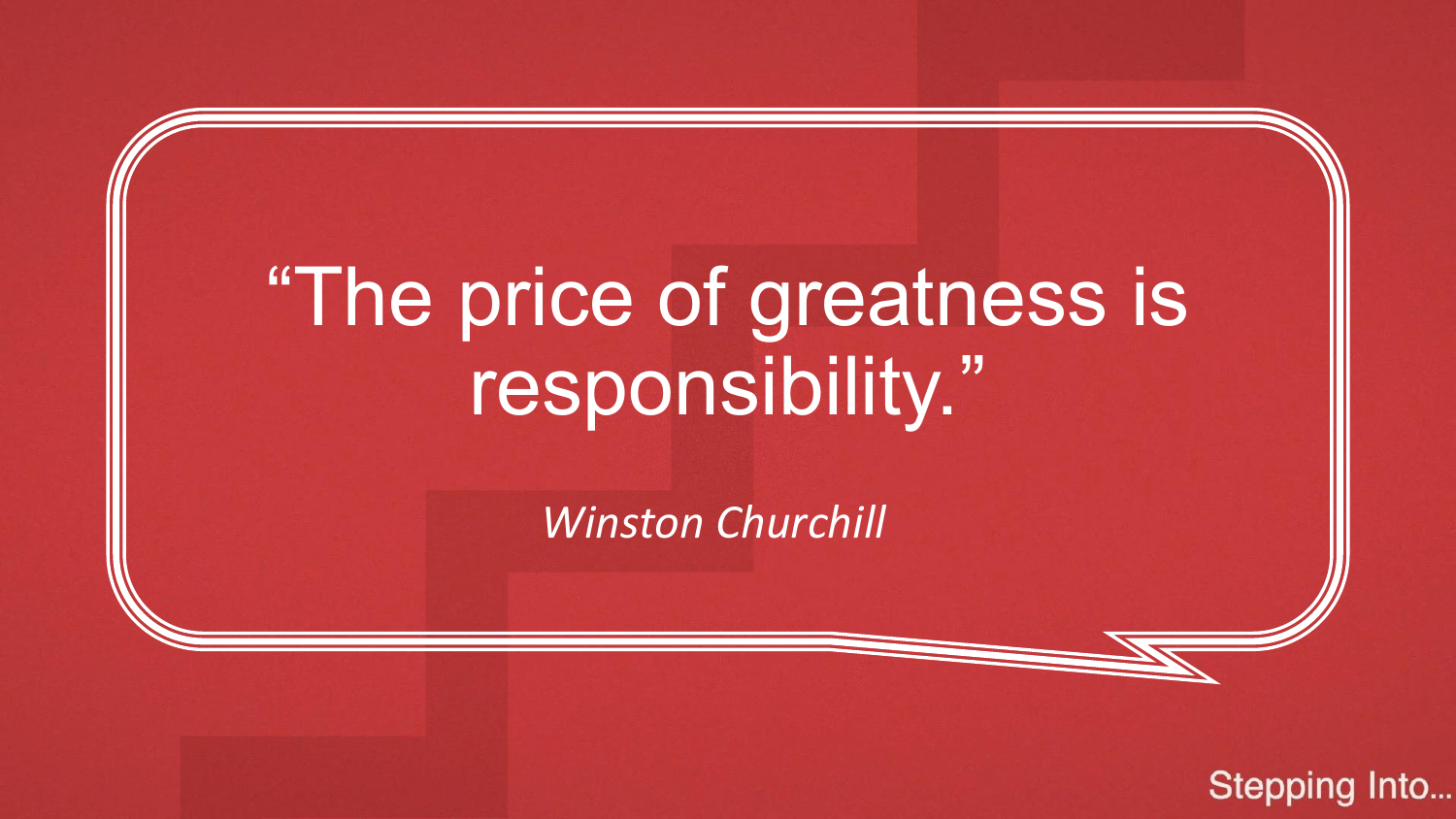### **1. God Positions us For Responsibility**

Genesis 39:1-4 NLT

<sup>1</sup> When Joseph was taken to Egypt by the Ishmaelite traders, he was purchased by Potiphar, an Egyptian officer. Potiphar was captain of the guard for Pharaoh, the king of Egypt. <sup>2</sup> The Lord was with Joseph, so he succeeded in everything he did as he served in the home of his Egyptian master. <sup>3</sup> Potiphar noticed this and realized that the Lord was with Joseph, giving him success in everything he did. <sup>4</sup> This pleased Potiphar, so he soon made Joseph his personal attendant. He put him in charge of his entire household and everything he owned.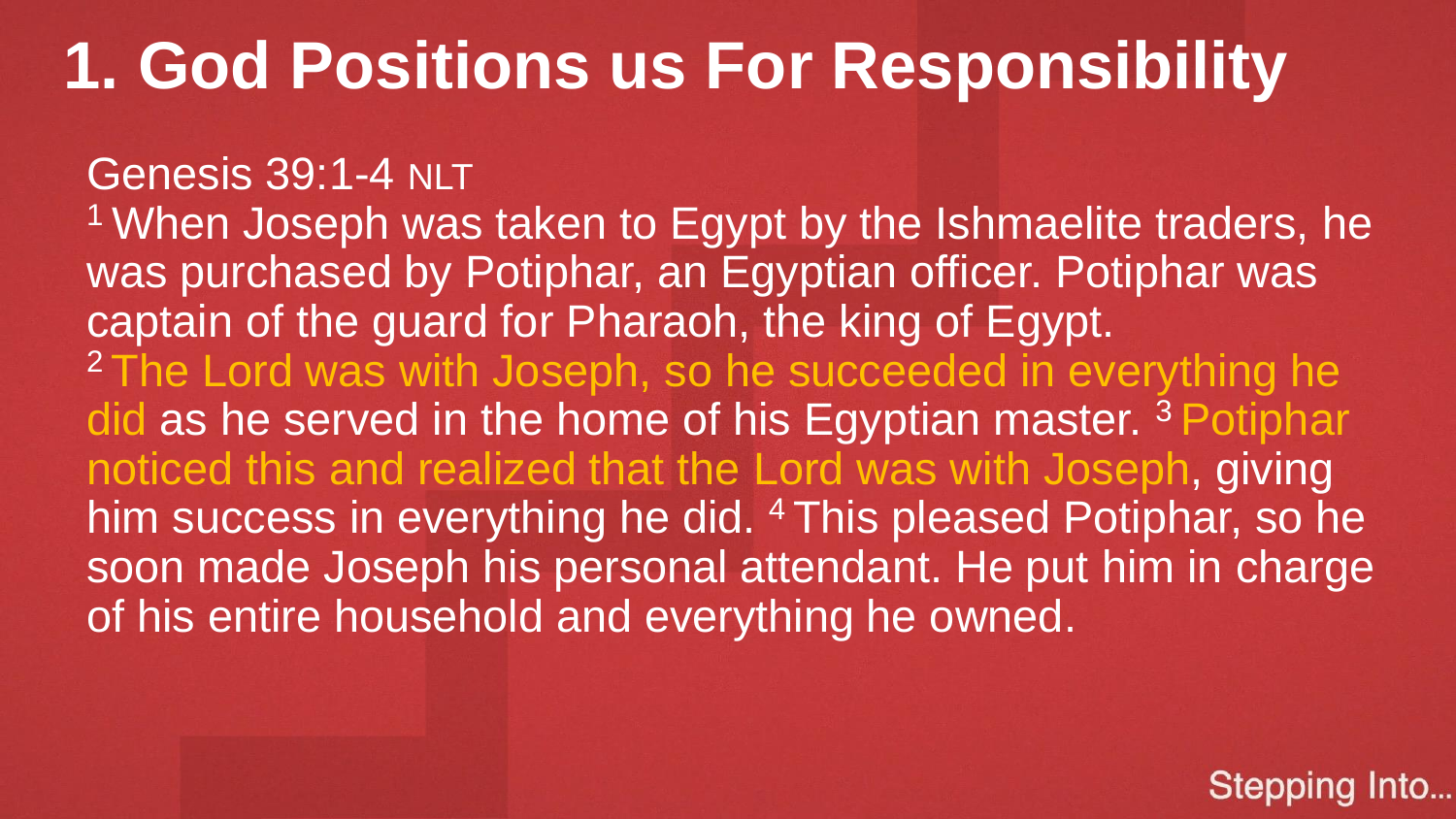### **2. Responsibility Growth: Blessing & Trust**

#### Genesis 39:5-6 NLT

<sup>5</sup> From the day Joseph was put in charge of his master's household and property, the Lord began to bless Potiphar's household for Joseph's sake. All his household affairs ran smoothly, and his crops and livestock flourished. <sup>6</sup> So Potiphar gave Joseph complete administrative responsibility over everything he owned. With Joseph there, he didn't worry about a thing—except what kind of food to eat!

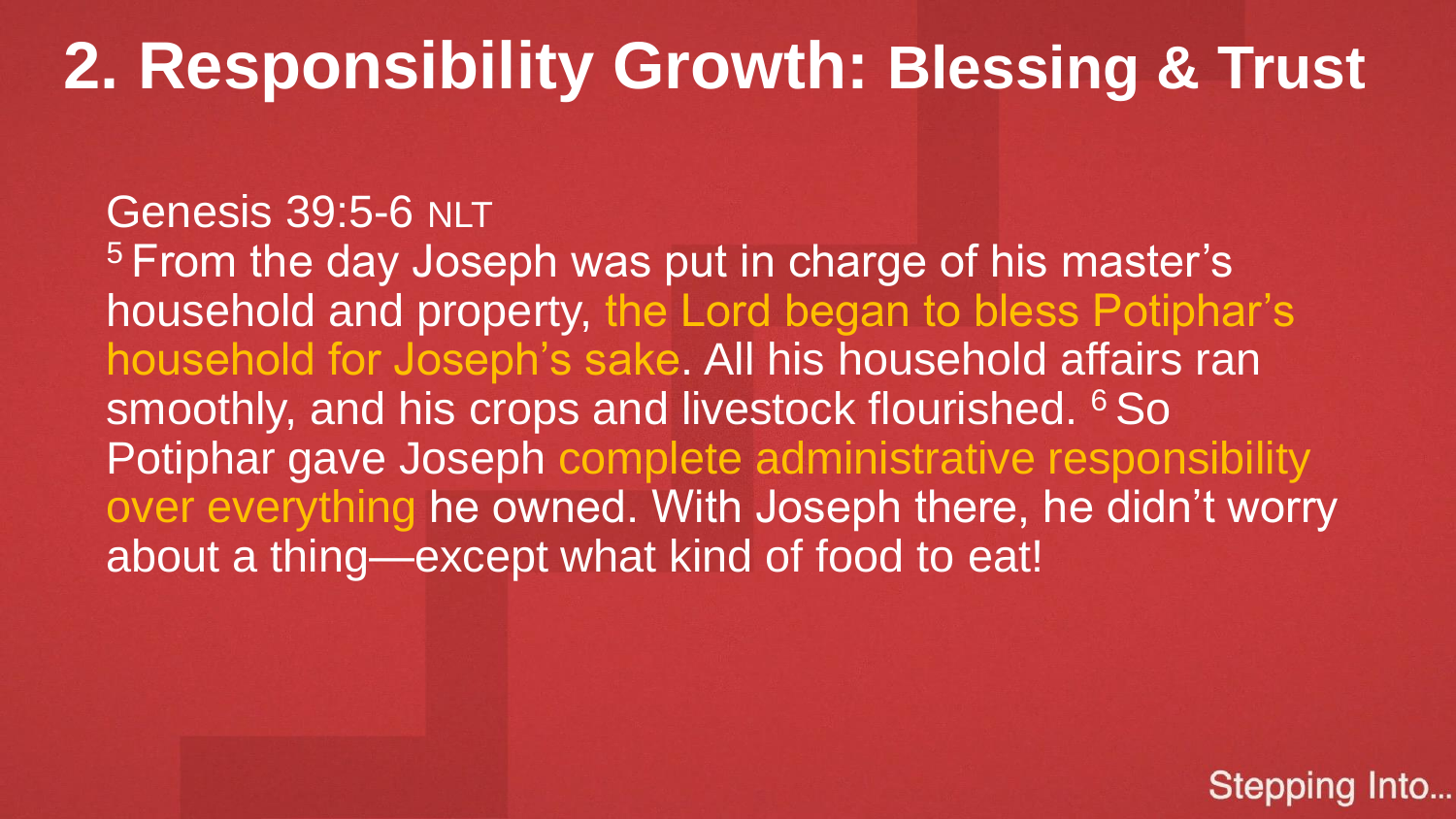### **3. Responsibility Tested: Temptation?**

#### Genesis 39:6-9 NLT

<sup>6</sup>...Joseph was a very handsome and well-built young man, <sup>7</sup> and Potiphar's wife soon began to look at him lustfully. "Come and sleep with me," she demanded. <sup>8</sup> But Joseph refused. "Look," he told her, "my master trusts me with everything in his entire household. <sup>9</sup> No one here has more authority than I do. He has held back nothing from me except you, because you are his wife. How could I do such a wicked thing? It would be a great sin against God."

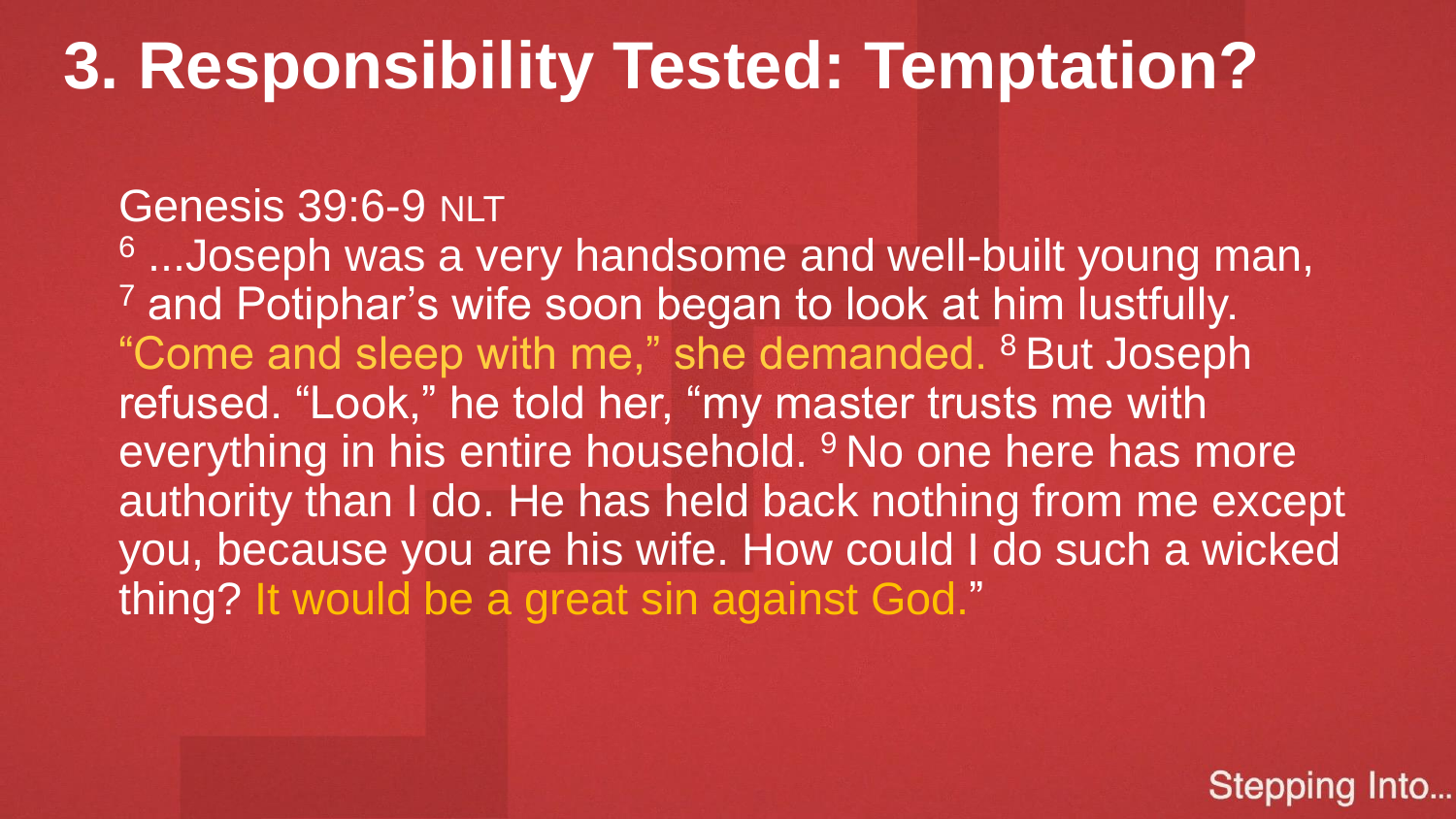### **God Has Taken Responsibility...**

#### Romans 5:6-8 NLT

<sup>6</sup> When we were utterly helpless, Christ came at just the right time and died for us sinners.<sup>7</sup> Now, most people would not be willing to die for an upright person, though someone might perhaps be willing to die for a person who is especially good. <sup>8</sup> But God showed his great love for us by sending Christ to die for us while we were still sinners.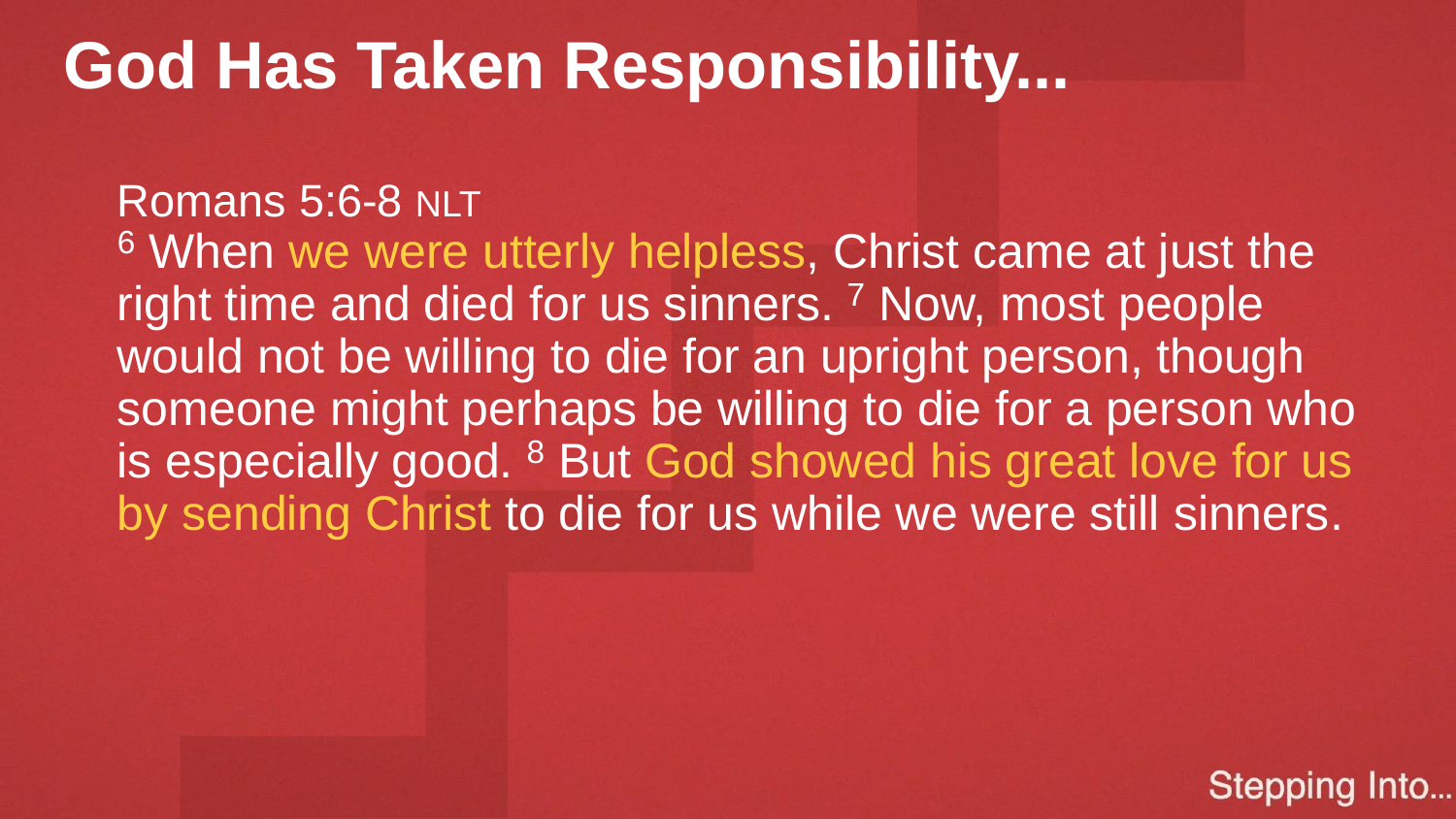### **Paul's 'Response' to Responsibility?**

Titus 1:1 & 3 NLT <sup>1</sup> This letter is from Paul, a slave of God and an apostle of Jesus Christ. I have been sent to proclaim faith to those God has chosen and to teach them to know the truth that shows them how to live godly lives. <sup>3</sup> And now at just the right time he has revealed this message, which we announce to everyone. It is by the command of God our Saviour that I have been entrusted with this work for him.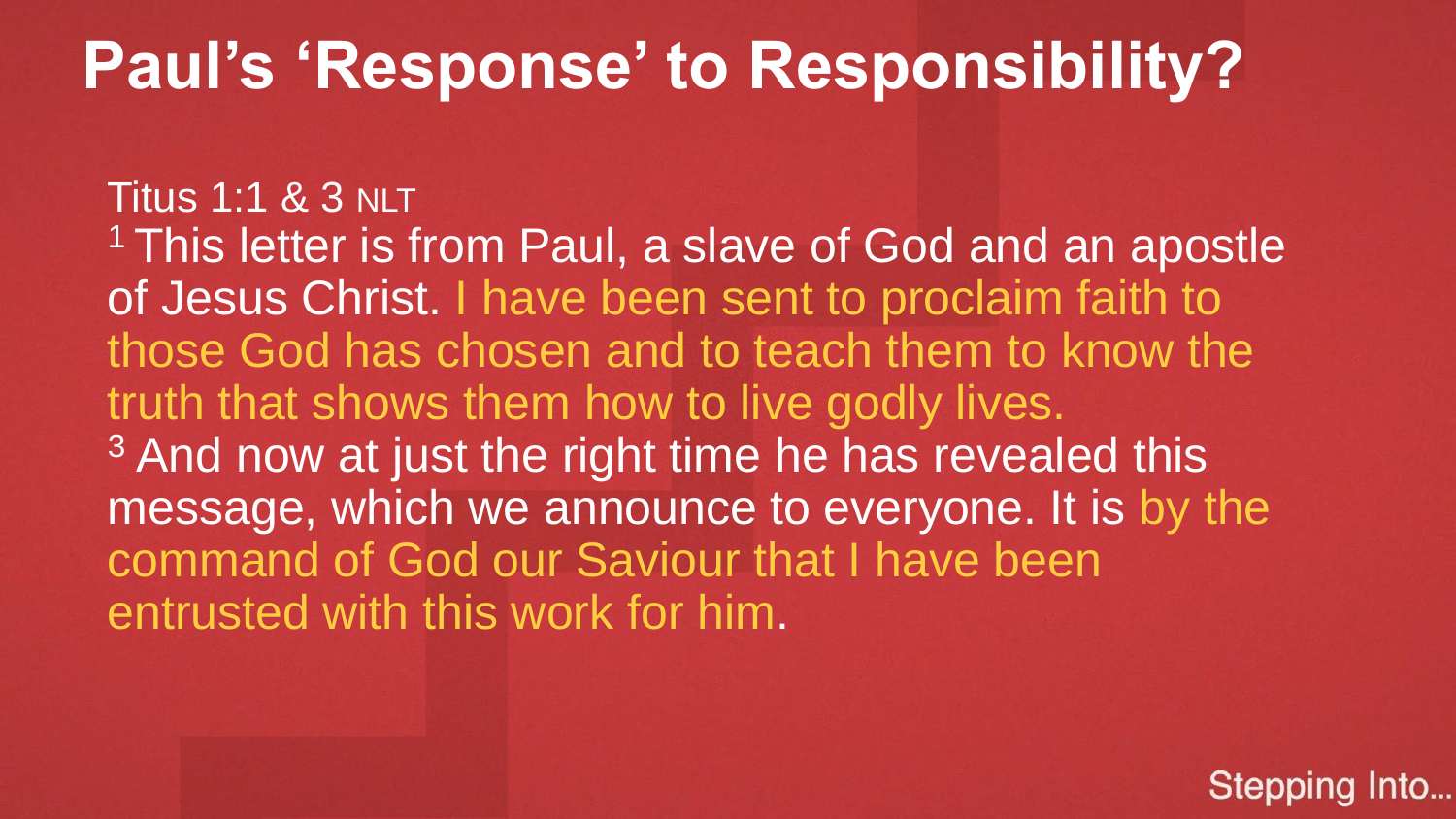### **Fathers Have Specific Responsibilities**

**To Love & Care for their Children:** Psalm 103:13 (NIV) "As a father has compassion on his children, so the Lord has compassion on those who fear him..."

**To Discipline their Children:** Heb.12:8-10 (NIV) "...we have all had human fathers who disciplined us and we respected them for it."

**To Instruct their Children:** Eph. 6:4 (NIV) "Fathers, do not exasperate your children; instead, bring them up in the training and instruction of the Lord."